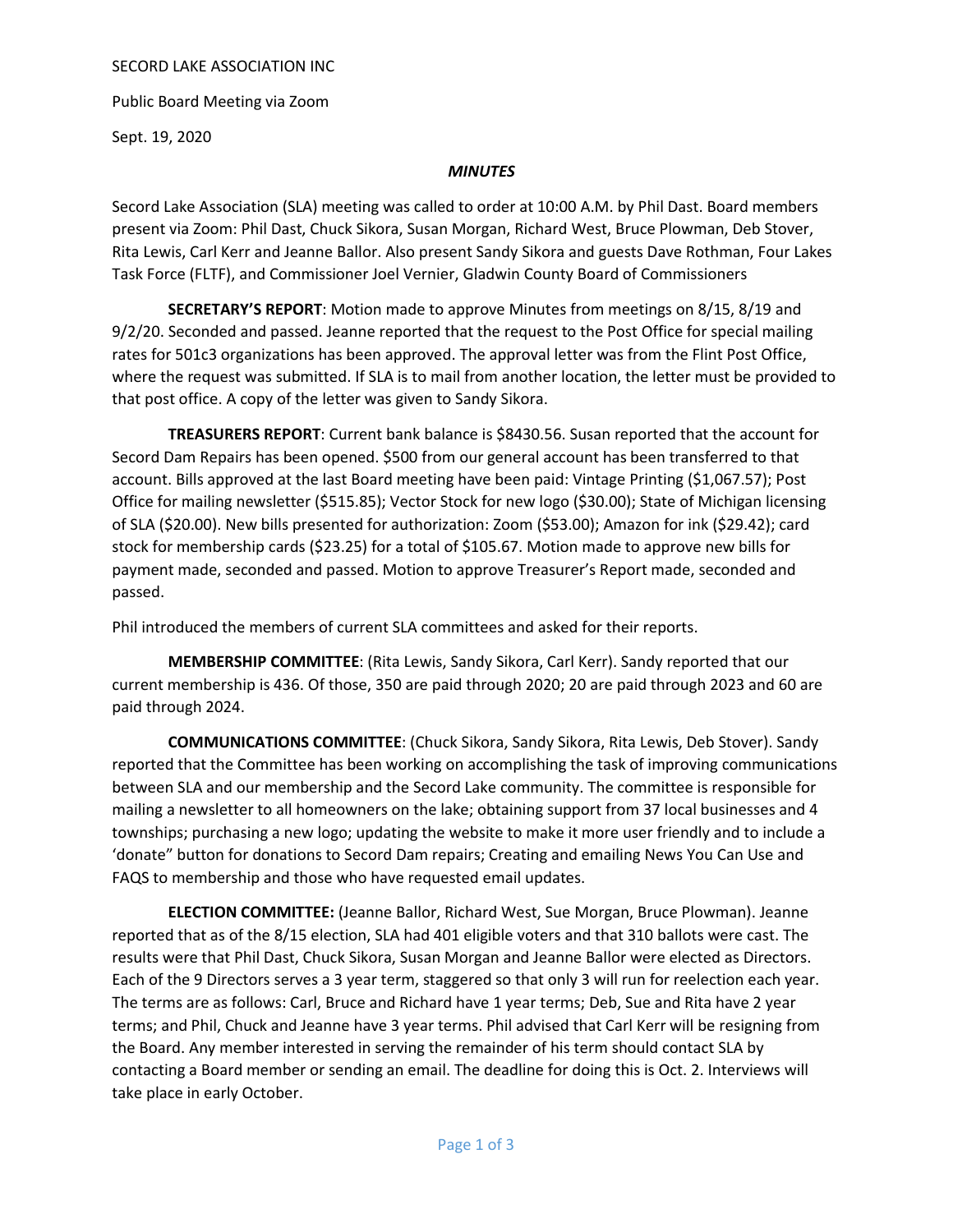### SECORD LAKE ASSOCIATION INC

Public Board Meeting via Zoom

# Sept. 19, 2020

PRESIDENT'S COMMENTS: Phil spoke about ways individuals can donate funds to FLTF and SLA. The funds that are donated to FLTF will be used for shared expenses incurred by all 4 lakes collectively, such as legal, engineering, and administrative expenses. Those donated to SLA will be used for repairs to Secord Dam only. The costs for repairs of the dams and SAD assessments have been estimated postflood, and for Secord Lake homeowners, the estimated assessments have not changed very much, with a range of possible assessment amounts from \$250 to \$450 per year. Homeowners on the other 3 lakes are not so fortunate, as their potential assessment amounts have increased quite a lot.

Phil read a 9/17 FERC letter sent to Lee Mueller regarding his continuing failure to meet deadlines and his inaction to undertake repairs he has been ordered to make. Until those repairs are made, FERC will not allow Secord to raise the water level.

In the Boyce Bankruptcy case, FLTF has filed a motion to lift the automatic stay of other litigation so the condemnation action can proceed. Boyce is opposing the condemnation action, so once the stay is lifted, that action will proceed.

Phil then introduced Joel Vernier and asked for his comments. Joel first spoke about a few improvements made in Secord Township. The Hall has updated its wifi capabilities so that webinars and zoom meetings can take place without problems. This was done at no cost to taxpayers and there will be no monthly charge. The water well for use by the firehouse has been completed and can pump 800 gallons per minute. As for Gladwin County, the data committee has changed from use of hard lines (fax) to online communications, saving thousands of dollars a year. This is part of the County's efforts to cut costs while maintaining services in anticipation of lesser tax revenues due to the flood and COVID. Joel also assured that the County is well aware of the economic benefits it reaps from Secord Lake, and its top priority is seeing that Secord Lake is returned to its legal level in a safe manner. Property assessors will be completing tax assessments at the end of this year.

PROGRAM: Dave Rothman is on the Wixom Lake Association Board and the FLTF Board. He is in charge of erosion and weed control for FLTF. He presented information about the status of erosion programs, weed control programs, debris removal and dam stabilization at all 4 of the lakes. Plans to address immediate concerns such as erosion and weed control are underway. Weeds will die off as winter approaches, and a plan for next year is being developed. Trees are a big problem. EGLE guidelines are being developed so homeowners know what they can and cannot do on river bottoms. Public documents will be prepared and safety concerns addressed. Mr. Rothman stated that the 4 year estimate to complete all repairs is not the same as saying that we will have no water for that entire time. But until the Counties obtain ownership the work cannot start. In the meantime, all avenues for additional funding are being explored. Phil asked Mr. Rothman where to buy seed and erosion mats for use on river bottoms. Some places are listed on the FLTF web site in the EROSION link. Standish Milling and Gladwin Conservation Service both have them available. He recommended purchasing through these locations or other contractors rather than big box stores, as the latter are relatively more expensive.

His comprehensive review of these issues can be viewed on the recording of this meeting at SLA website.